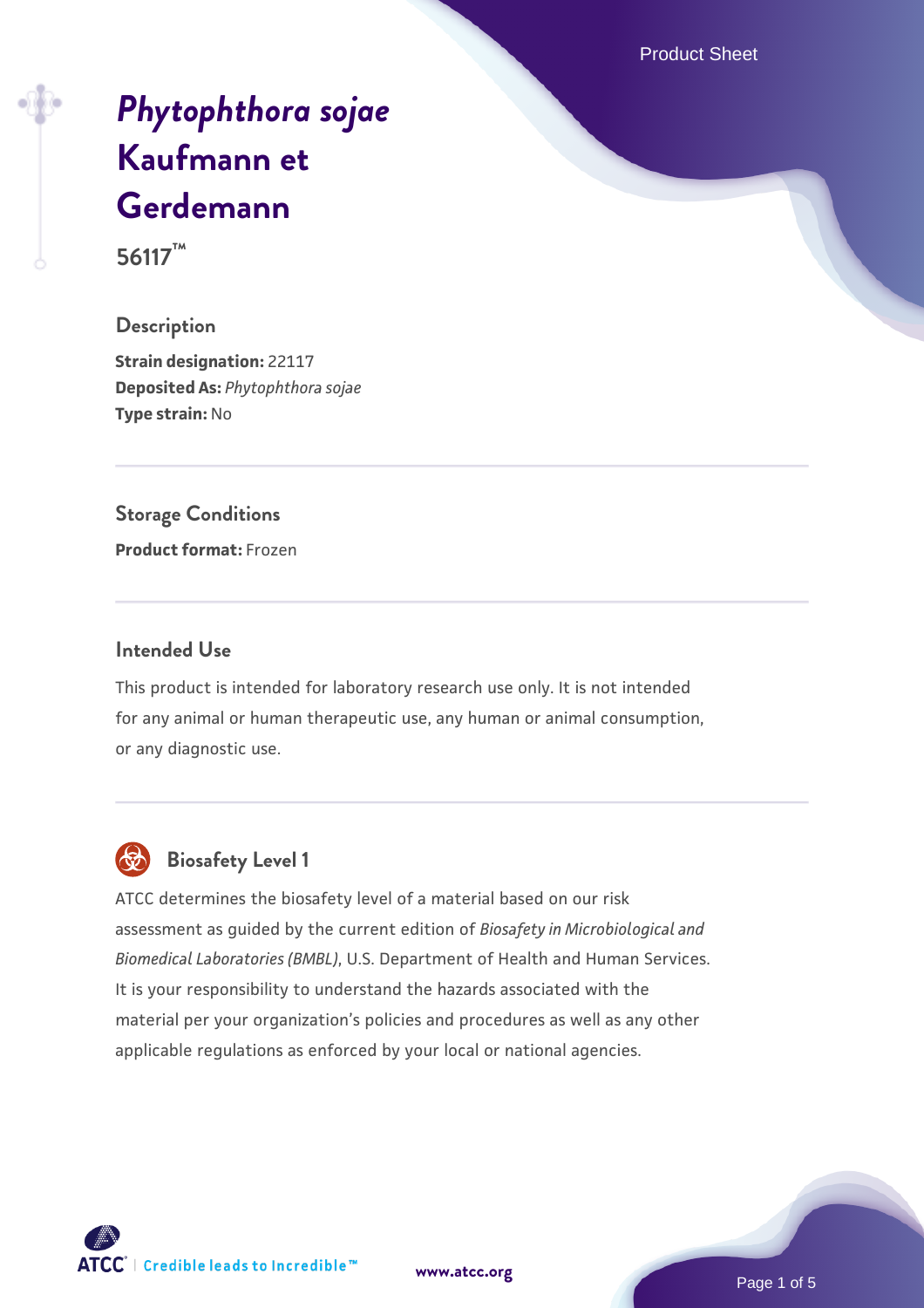### **[Phytophthora sojae](https://www.atcc.org/products/56117) [Kaufmann et Gerdemann](https://www.atcc.org/products/56117)** Product Sheet **56117**

ATCC highly recommends that appropriate personal protective equipment is always used when handling vials. For cultures that require storage in liquid nitrogen, it is important to note that some vials may leak when submersed in liquid nitrogen and will slowly fill with liquid nitrogen. Upon thawing, the conversion of the liquid nitrogen back to its gas phase may result in the vial exploding or blowing off its cap with dangerous force creating flying debris. Unless necessary, ATCC recommends that these cultures be stored in the vapor phase of liquid nitrogen rather than submersed in liquid nitrogen.

# **Certificate of Analysis**

For batch-specific test results, refer to the applicable certificate of analysis that can be found at www.atcc.org.

# **Growth Conditions**

**Medium:**  [ATCC Medium 343: V8 juice agar](https://www.atcc.org/-/media/product-assets/documents/microbial-media-formulations/3/4/3/atcc-medium-0343.pdf?rev=fbf48fa24e664932828269db1822ab12) **Temperature:** 24°C

# **Material Citation**

If use of this material results in a scientific publication, please cite the material in the following manner: *Phytophthora sojae* Kaufmann et Gerdemann (ATCC 56117)

## **References**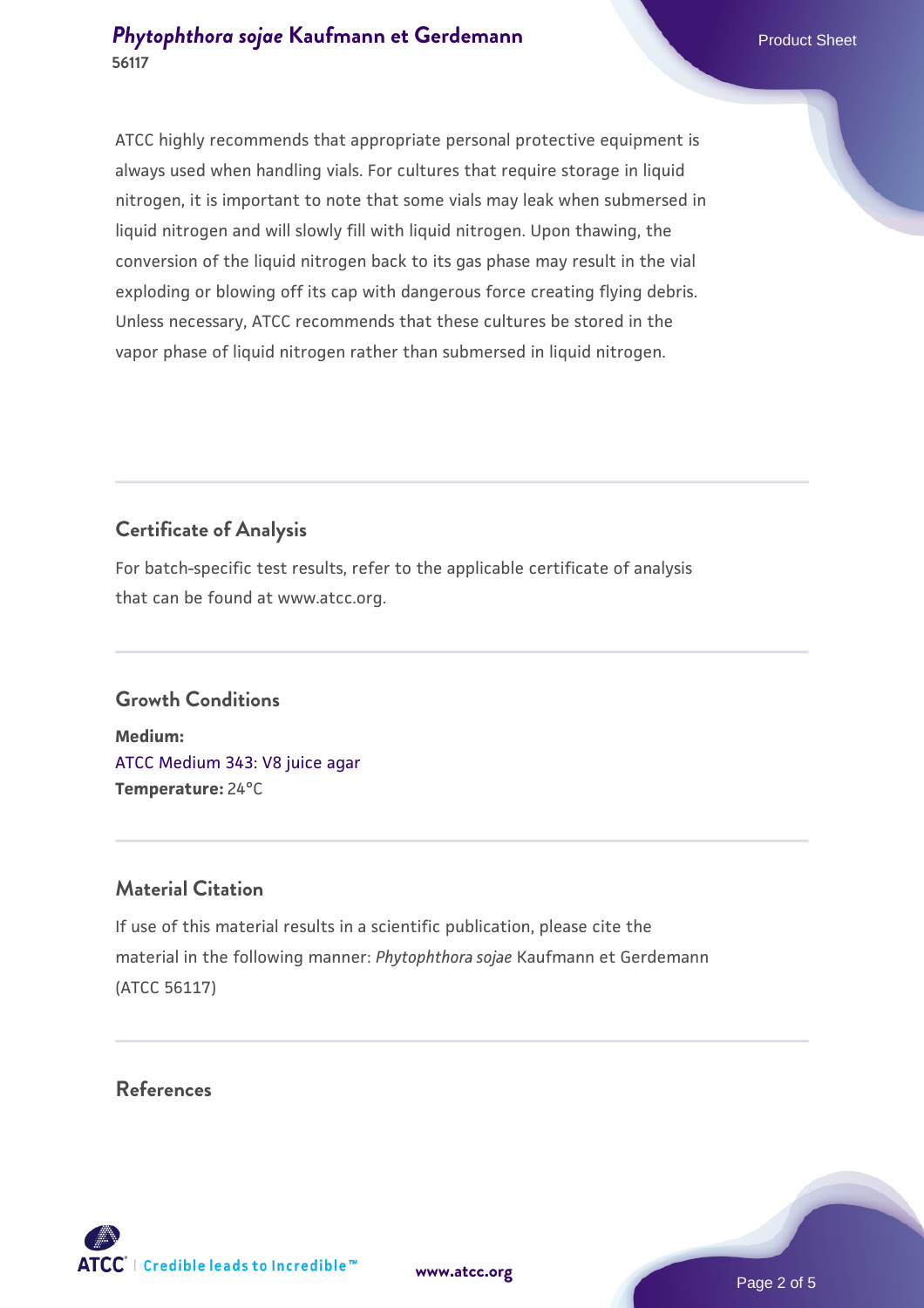## **[Phytophthora sojae](https://www.atcc.org/products/56117) [Kaufmann et Gerdemann](https://www.atcc.org/products/56117) 56117**

References and other information relating to this material are available at www.atcc.org.

#### **Warranty**

The product is provided 'AS IS' and the viability of ATCC® products is warranted for 30 days from the date of shipment, provided that the customer has stored and handled the product according to the information included on the product information sheet, website, and Certificate of Analysis. For living cultures, ATCC lists the media formulation and reagents that have been found to be effective for the product. While other unspecified media and reagents may also produce satisfactory results, a change in the ATCC and/or depositor-recommended protocols may affect the recovery, growth, and/or function of the product. If an alternative medium formulation or reagent is used, the ATCC warranty for viability is no longer valid. Except as expressly set forth herein, no other warranties of any kind are provided, express or implied, including, but not limited to, any implied warranties of merchantability, fitness for a particular purpose, manufacture according to cGMP standards, typicality, safety, accuracy, and/or noninfringement.

#### **Disclaimers**

This product is intended for laboratory research use only. It is not intended for any animal or human therapeutic use, any human or animal consumption, or any diagnostic use. Any proposed commercial use is prohibited without a license from ATCC.

While ATCC uses reasonable efforts to include accurate and up-to-date information on this product sheet, ATCC makes no warranties or representations as to its accuracy. Citations from scientific literature and patents are provided for informational purposes only. ATCC does not warrant





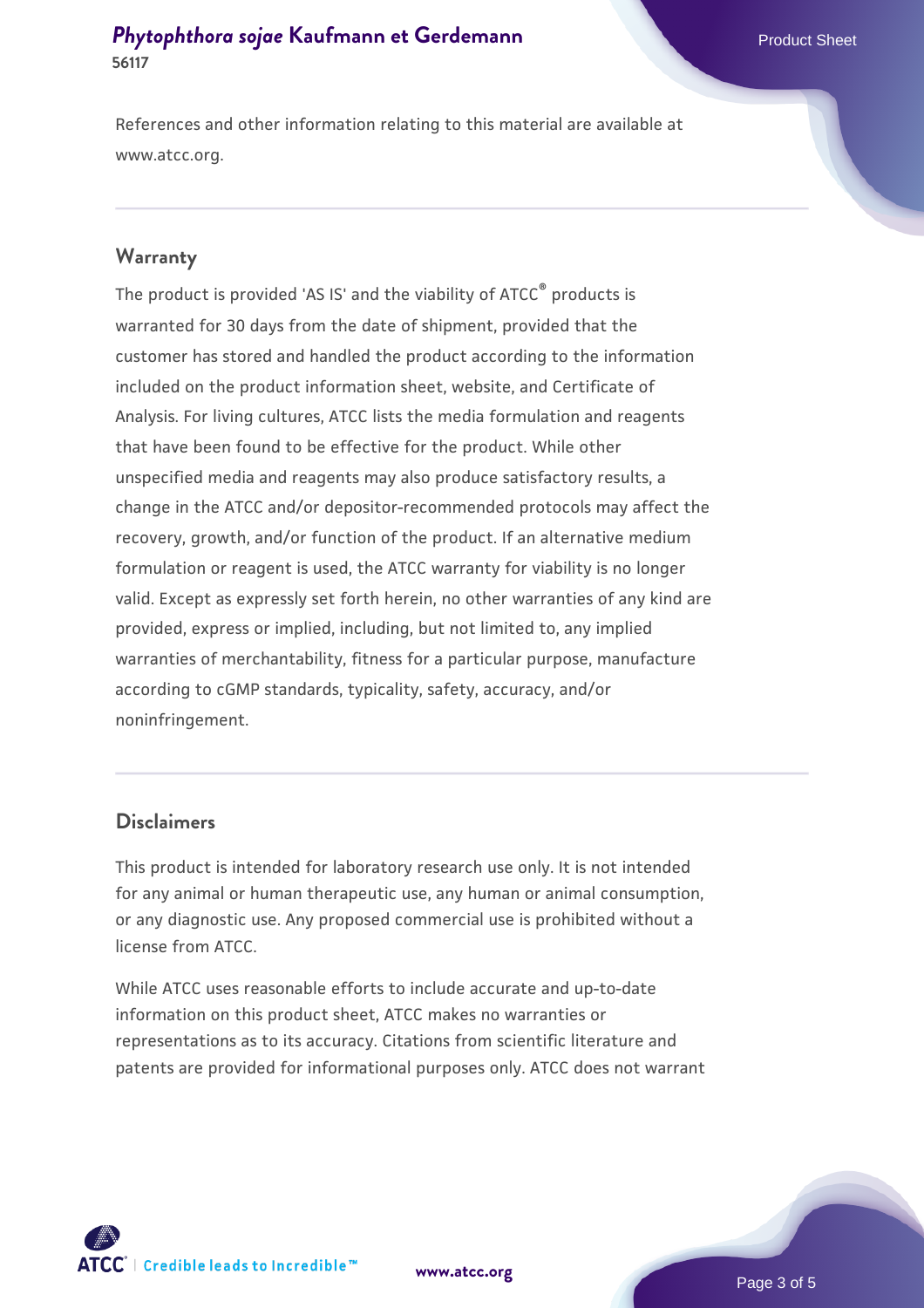that such information has been confirmed to be accurate or complete and the customer bears the sole responsibility of confirming the accuracy and completeness of any such information.

This product is sent on the condition that the customer is responsible for and assumes all risk and responsibility in connection with the receipt, handling, storage, disposal, and use of the ATCC product including without limitation taking all appropriate safety and handling precautions to minimize health or environmental risk. As a condition of receiving the material, the customer agrees that any activity undertaken with the ATCC product and any progeny or modifications will be conducted in compliance with all applicable laws, regulations, and guidelines. This product is provided 'AS IS' with no representations or warranties whatsoever except as expressly set forth herein and in no event shall ATCC, its parents, subsidiaries, directors, officers, agents, employees, assigns, successors, and affiliates be liable for indirect, special, incidental, or consequential damages of any kind in connection with or arising out of the customer's use of the product. While reasonable effort is made to ensure authenticity and reliability of materials on deposit, ATCC is not liable for damages arising from the misidentification or misrepresentation of such materials.

Please see the material transfer agreement (MTA) for further details regarding the use of this product. The MTA is available at www.atcc.org.

# **Copyright and Trademark Information**

© ATCC 2021. All rights reserved. ATCC is a registered trademark of the American Type Culture Collection.

### **Revision**

This information on this document was last updated on 2021-05-19

### **Contact Information**



**[www.atcc.org](http://www.atcc.org)**